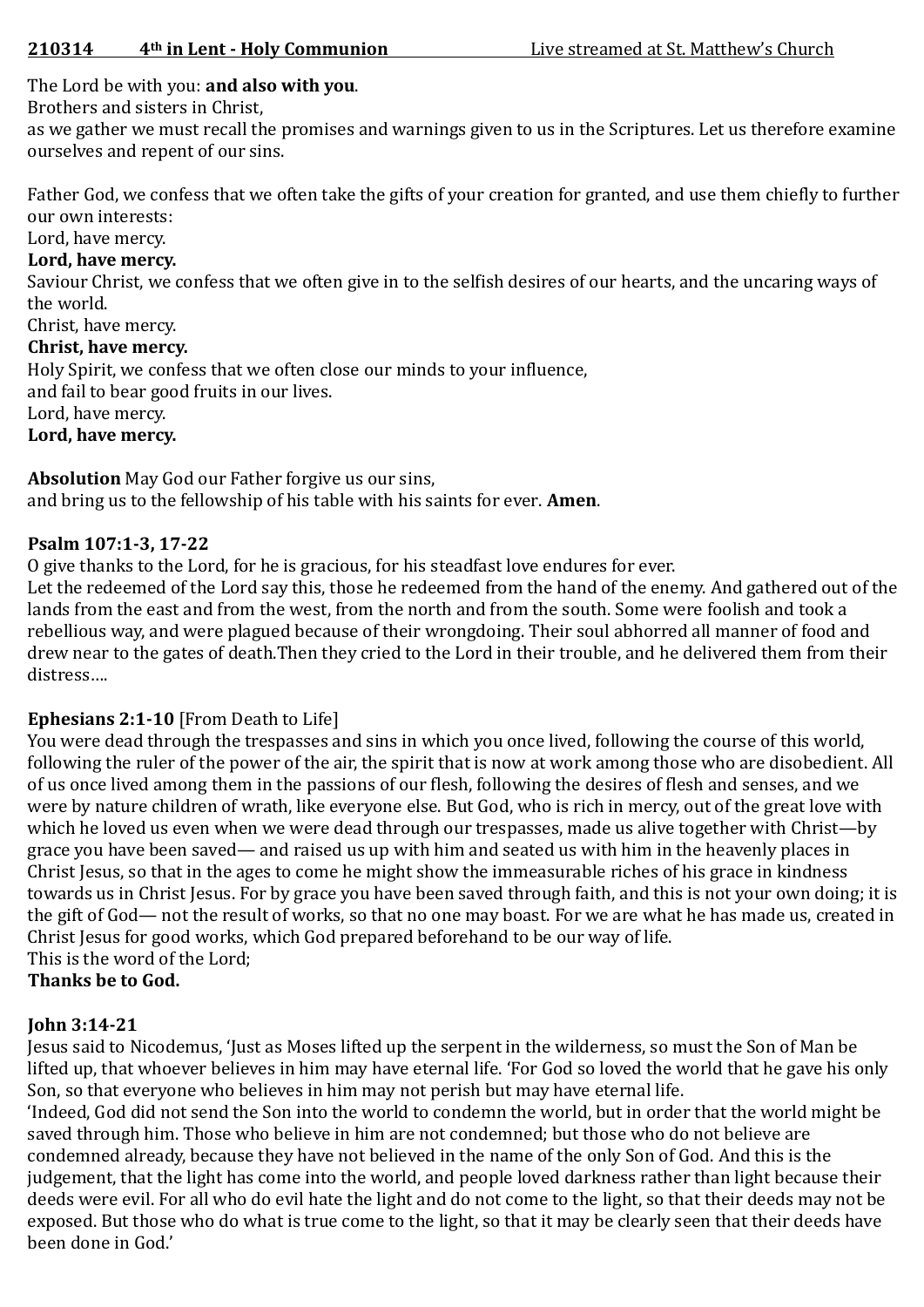# This is the gospel of the Lord. **Praise to you, Lord Jesus Christ.**

#### **Sermon**

Today's gospel reading is not just one more passage about Jesus - words that could be removed without any significant change. It is a statement that reflects the core of our Christian faith: "For God so loved the world that he gave his only Son …"

This love of God is the source and the foundation of our hope. God loves the world. Full stop. He loves it just as it is: incomplete and uncertain, full of conflicts and contradictions, capable of the best and the worst. This world does not go on its way alone, lost and forsaken - God envelops it with his love all around. This has hugely important implications, so let's reflect on that it entails for Christian believers.

First, Jesus is the gift that God has made to the world - not only to Christians. Researchers can argue endlessly about many aspects of the historical figure of Jesus; theologians may go on developing ingenious theories, but only those who see Jesus Christ as the great gift of God will go on discovering in all his deeds, with love, and joy, the closeness of God to every human being.

Secondly, the purpose that justifies the existence of the church and its presence in the world is to always keep in our minds and hearts the love of God. There is nothing more important: the task we have as Christians is to communicate the love of God to every human being. Too often in the past we thought of God as somehow dangerous, angry and vengeful; someone we really would prefer to hide from, like that mythological Adam in the Garden of Eden. God as an infinitely loving, forgiving being was too often obscured by a sense of guilt: that we weren't good enough, and never would be.

Thirdly, the evangelist – John – says that God gave the world this great gift, which is Jesus: "not to condemn the world, but to save the world through him." To me it's pointless to attempt to denounce and condemn the modern world: we can only try to change the world with hearts full of love for all people. If people feel condemned by God, we will not be communicating the message of Jesus, but something else. It can't be a message of resentment and anger.

Fourthly, in these COVID times in which everything seems confused, uncertain and discouraging, nothing should stop each of us from bringing a little love into the world. Don't wait for someone else. Why aren't there more good men and women among us who will bring love, friendship, compassion, justice, empathy and help to those who are suffering? People like these will build the Church of Jesus. It's that simple - it's a church of love.

And now to God; Father, Son and Holy Spirit be ascribed, as is most justly due, all might, majesty, dominion, power and glory. Amen.

# **The Nicene Creed**

We believe in one God, the Father, the almighty, maker of heaven and earth, of all that is, seen and unseen. We believe in one Lord, Jesus Christ, the only Son of God, eternally begotten of the Father, God from God, Light from Light, true God from true God, begotten, not made, of one being with the Father. Through him all things were made. For us and for our salvation he came down from heaven, was incarnate by the Holy Spirit of the Virgin Mary, and was made man. For our sake he was crucified under Pontius Pilate; he suffered death and was buried. On the third day he rose again in accordance with the Scriptures; he ascended into heaven and is seated at the right hand of the Father. He will come again in glory to judge the living and the dead, and his kingdom will have no end. We believe in the Holy Spirit, the Lord, the giver of life, who proceeds from the Father and the Son,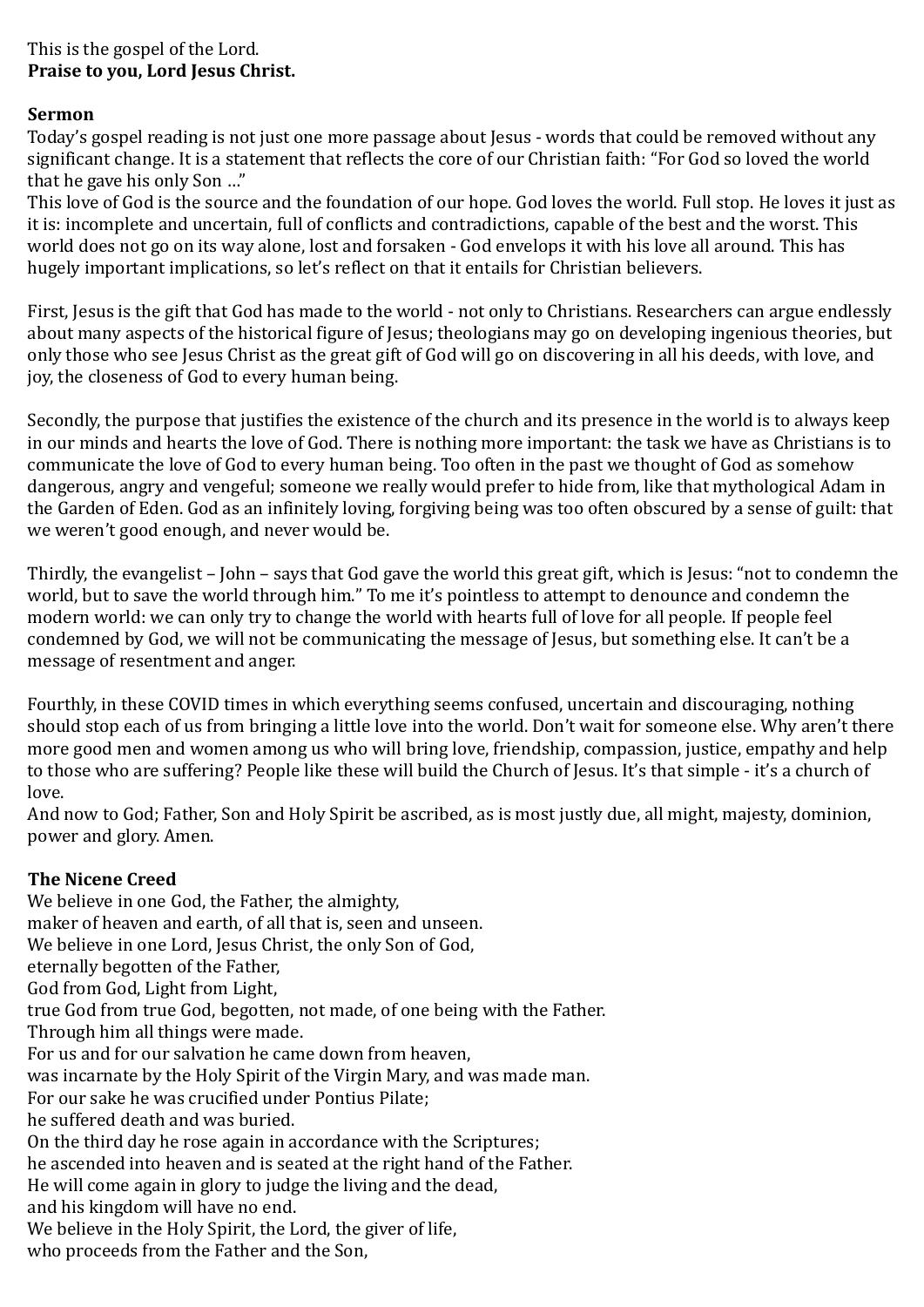who with the Father and the Son is worshipped and glorified, who has spoken through the prophets. We believe in one holy catholic and apostolic Church. We acknowledge one baptism for the forgiveness of sins. We look for the resurrection of the dead. and the life of the world to come. **Amen.**

# **Intercessions, beginning with the Collect of the fourth Sunday in Lent**

Lord God,

whose blessed Son our Saviour gave his back to the smiters

and did not hide his face from shame:

Give us grace to endure the sufferings of this present time

with sure confidence in the glory that shall be revealed:

through Jesus Christ our Lord. **Amen.**

Lord, we seek to make our home in you, for in you is our hope. May we abide in you as you are in us. Grant, O Lord, in turning to you we may find new vision, new strength and new love.

#### *… hear our prayer*

Lord, may your church be a home for the weary, a shelter for the fearful, a strength to the weak, a place of healing and forgiveness to the troubled and the guilty. We pray for all who are spiritually hungry, for all who have lost faith or who have lost hope. *… hear our prayer*

We come to you, Lord of love. We give you thanks for our homes and loved ones; may we not take their love for granted, and may we not be a burden to those with whom we live. In loving each other may we learn of your love for us. We pray for families where there is misunderstanding, neglect, violence or apathy.

… *hear our prayer*

Have mercy on all who suffer in body, mind or spirit. Our prayer is especially for all who have been struck by COVID-19, whether personally or through their families and friends; those for whom the virus has left them distressed; those for whom the brightness of life has been dimmed by fear. May the light of hope shine through their darkness and give them comfort. *… hear our prayer*

Lord, in love you welcome us home, you come to meet us and lead us to your kingdom. We pray for all who have the joy of your nearer presence, for our loved ones departed. *… hear our prayer* **Amen.**

Christ our passover has been sacrificed for us **therefore let us celebrate the feast.**  The Lord is here. **His Spirit is with us.**  Lift up your hearts. **We lift them to the Lord.**  Let us give thanks to the Lord our God. **It is right to give our thanks and praise.**

All glory and honour, thanks and praise be given to you at all times and in all places, Lord, holy Father, true and living God, through Jesus Christ our Lord.

For he is your eternal Word through whom you have created all things from the beginning and formed us in your own image.

In your great love you gave him to be made man for us and to share our common life. In obedience to your will your Son our Saviour offered himself as a perfect sacrifice, and died on the cross for our redemption.

Through him you have freed us from the slavery of sin and reconciled us to yourself, our God and Father. He is our great high priest whom you raised from death and exalted to your right hand on high where he ever lives to intercede for us.

Through him you have sent upon us your holy and life-giving Spirit and made us a royal priesthood called to serve you for ever.

Therefore with angels and archangels and with all the company of heaven we proclaim your great and glorious name, for ever praising you and saying:

**Holy, holy, holy Lord,**